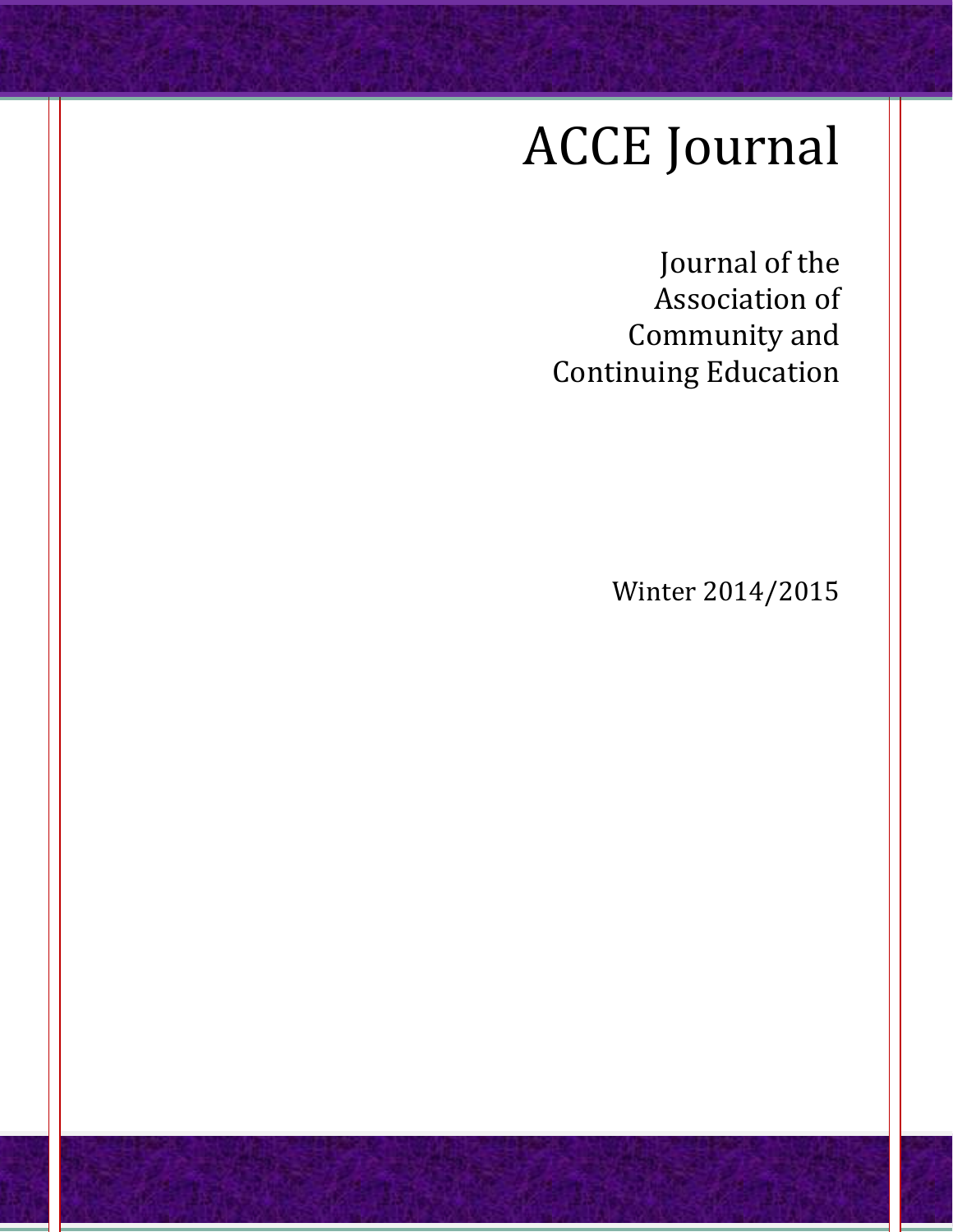Alice: "…one can't believe in impossible things!"

"I daresay you haven't had much practice," said the Queen. "When I was your age, I always did it for half-an-hour a day. Why, sometimes I've believed as many as six impossible things before breakfast."

# — Lewis Carol

Join us a couple of days of believing in the impossible at the

Annual ACCE Conference, February 25 – 27 in lovely Mission Bay, San Diego. In addition to information-packed presentations, you'll have opportunities to network with colleagues and mine valuable ideas for strengthening your programs.

Time is short but **there is still time to take advantage of early bird conference fees**: \$325 for members and \$385 for nonmembers, if postmarked on or before January 31, 2015. Fees increase to \$375/\$425 after January 31. Not a member or you aren't sure if you are a current member? Email Graciela Vasquez at [gvasquez@cerritos.edu.](mailto:gvasquez@cerritos.edu)

## **You can also pay for membership and conference registration online!** Go to <http://www.acceonline.org/store/c2/Membership.html> for membership payment or



[http://www.acceonline.org/store/c3/ACCE\\_2015\\_Con](http://www.acceonline.org/store/c3/ACCE_2015_Conference_Registration_Fees.html) [ference\\_Registration\\_Fees.html](http://www.acceonline.org/store/c3/ACCE_2015_Conference_Registration_Fees.html) for the conference registration.

## **ACCE Annual Conference Fast Facts**

## **Conference dates/times:**

Wednesday, 2/25 (registration opens at noon, kickoff/plenary starts at 2pm) through Friday, 2/27 (breakouts end at 11:45am with the prize raffle immediately following)

## **Conference site:**

The Dana on Mission Bay (1710 West Mission Bay Drive, San Diego, California 92109)

The Dana on Mission Bay offers a very limited number of rooms at the rate of \$119.00 per night for ACCE Conference attendees. **Please go to acceonline.org for more information.**

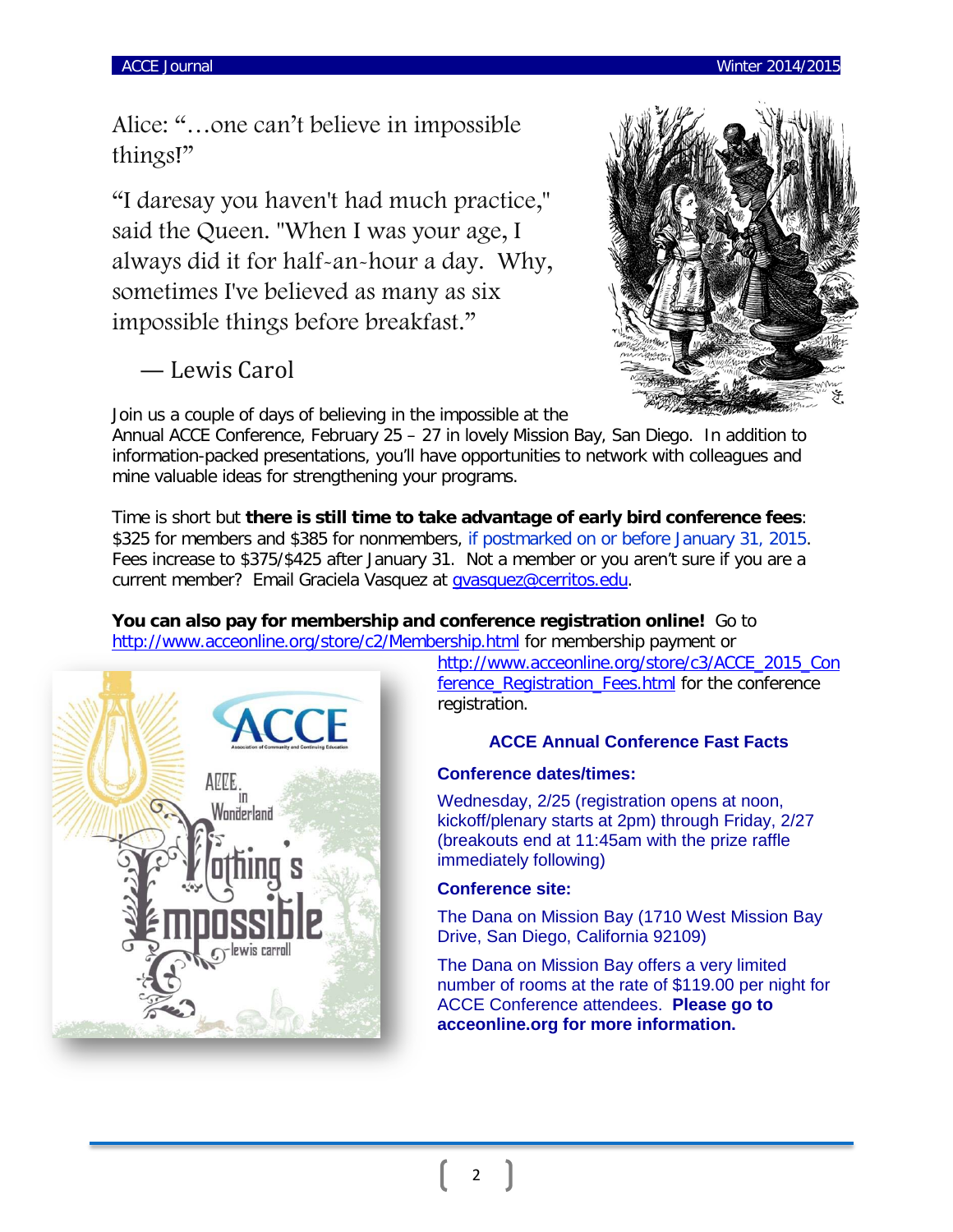## From the President *by Donna Burns – ACCE President*

Dear Colleagues,

One of the great pleasures of serving on the ACCE Board is the increased opportunity to know our community education and noncredit colleagues throughout the



state. An improving economy and new educational initiatives have provided fresh reasons to communicate with one another. The ACCE community helps foster this sharing of information and moral support, whether it be through a phone call or email to a colleague from the directory, a conversation on the listserv, or a regional or statewide gathering. We are here to help each other!

As we gear up for spring, we have much to celebrate and much to do!

First, some things to celebrate:

- Two new board members After a long vacancy, we have new leadership for community education in the north! Rosie Armstrong (Gavilan) and Frances DeNisco (Las Positas) were elected as co-council leaders for the north. They are already working enthusiastically on your behalf. Welcome, welcome, welcome to them!
- Summer revenue Community Education tends to get a big chunk of annual revenue through summer programs. If your hat is primarily Community Ed, then I hope you had a

spectacular, rootin'-tootin' summer and a fabulous fall. And I hope it was followed by a few days of rest – or at least a couple of hours – before your Winter session started.

- Improved economy  $-$  Just a couple of years ago, we were hanging our hopes on the passage of Prop 30 just to avoid further deep cuts. Now, we are actually anticipating a higher apportionment rate for our CDCP programs starting July 2015.
- Spotlight on adult learners AB86 focused state attention on the terrible cuts sustained by adult education/noncredit in both the community college and school systems, but particularly by the schools. As we have formed local regional consortia and begun working with our colleagues in the schools, we have affirmed our shared values, expanded our intercultural competence, and considered new ideas for the benefit of adult learners in our regions. We are so fortunate that the state is supporting this creative, more integrative approach to meeting adults' educational needs.

And some things to do:

• Noncredit Student Success and Support Program (SSSP) – The Chancellor's Office has been meeting with a task force to develop an appropriate noncredit SSSP funding formula and report template. Several noncredit colleagues serve on this task force, including Liza Becker (Mt. SAC), Mia Ruiz (Cuesta), Veniethia Hubbard (NOCCCD), Julia Vercelli (Santa Ana), and Brian Ellison (San Diego). They represent various roles and organizations, but all have direct, daily responsibilities with noncredit students. Liza, in particular, is the appointee from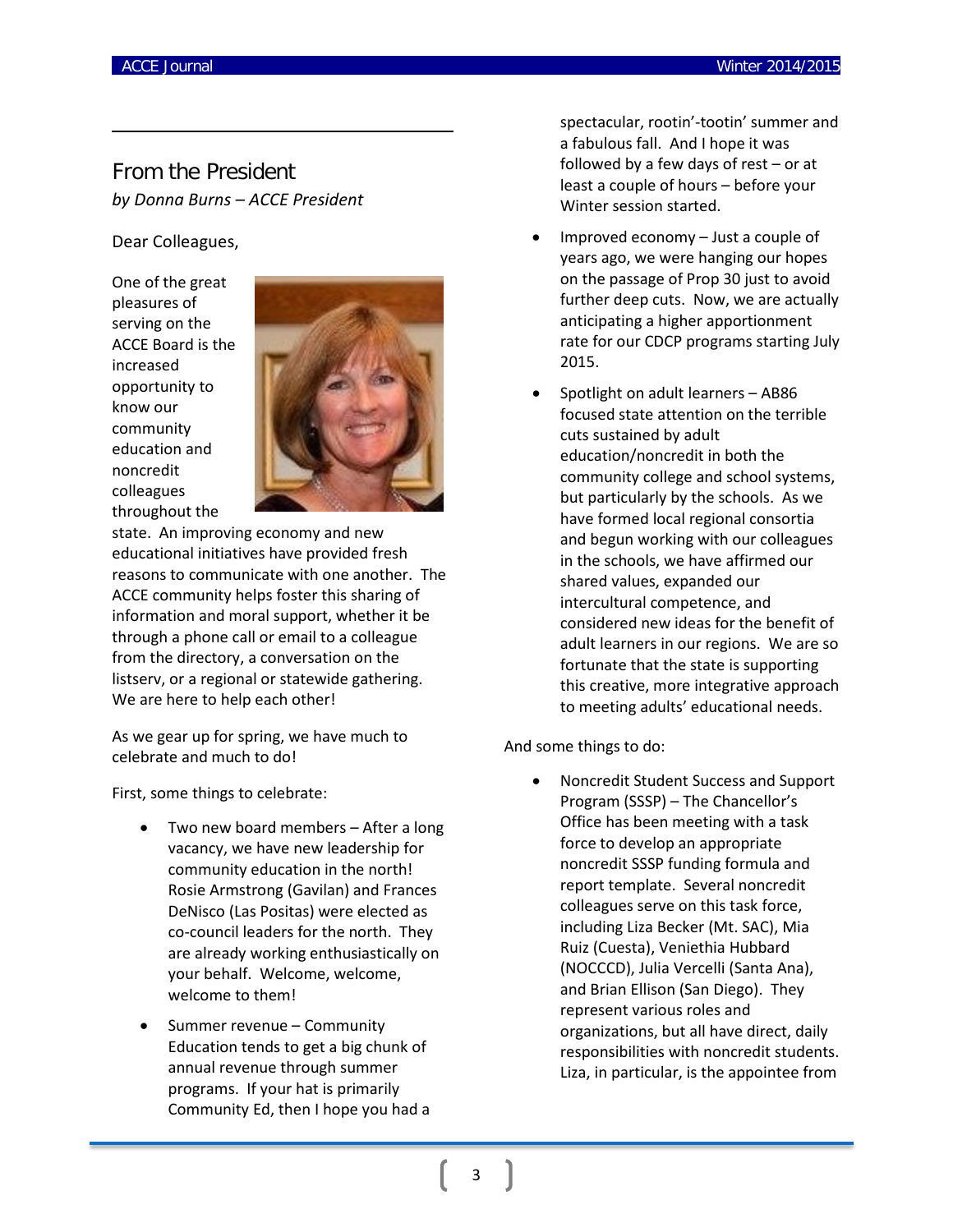ACCE. You will hear more from her about SSSP.

- AB86 Regional Consortia Draft plans were submitted by Adult Education regional consortia in October and December, as those of you who are participating members of regional consortia know very well. These drafts, preliminary as they may still feel, will help inform the Department of Finance and legislators as they consider potential new money for adult learners through the regional consortia starting in July 2015. AB86 stated that this was the intent of the legislators, and our plans should provide evidence that their intent should become an investment they can trust. The statewide AB86 work group has been greatly expanded and is working to review these plans and help draft a report to submit to the legislators by March 2015.
- Community education options for repeating students – We look forward to continuing our work with the Chancellor's Office in clarifying feebased options and guidelines for "coenrollment" of students, on a not-forcredit basis, in credit classes as appropriate to help address repeatability issues.
- And more As new initiatives and regulations emerge, ACCE continues to advocate for our students and assist in implementation strategies that make sense for them.

In closing, I hope to see many of you at the ACCE Annual Conference at the Dana on Mission Bay, San Diego, February 25-27. Based on continued demand from ACCE members, we returned to the multi-day format last year and it was a huge success. Members were enthusiastic about the insights they gained into the various developments that affect their programs, strategies for increasing the success

of their programs, and the wonderful networking opportunities that the conference provides.

Based on last year's successful format, we are repeating the multiday format for this spring's annual conference in San Diego. It promises to be as informative, compelling and vital as our San Francisco conference. Whether your job duties include community education, noncredit education, workforce development, or a bit of all three, you don't want to miss this chance to network with colleagues and gain the vital information you need to ensure your program's success.

I look forward to seeing you in San Diego, and remember: Nothing is impossible!

# Call for Proposals for the ACCE Annual Conference

As we finalize the conference program we are still open to ideas for conference presentations! The deadline for proposals is January 30, 2015.

The presentation proposal form is available from Jarek Janio (Janio Jarek@SAC.EDU) and asks for a workshop title of 10 words or fewer and a 75 word description. Please also indicate whether your proposed presentation is geared toward Community Education or Continuing (noncredit) Education. ACCE conference presentations are designed to develop and promote desirable policies, practices, and support for the educational constituencies within the Association and to promote professional growth of the membership.

Vendors interested in sponsored sessions should contact Valentina Purtell (vpurtell@nocccd.edu) or Rosie Armstrong (rarmstrong@gavilan.edu) to discuss sponsorship options.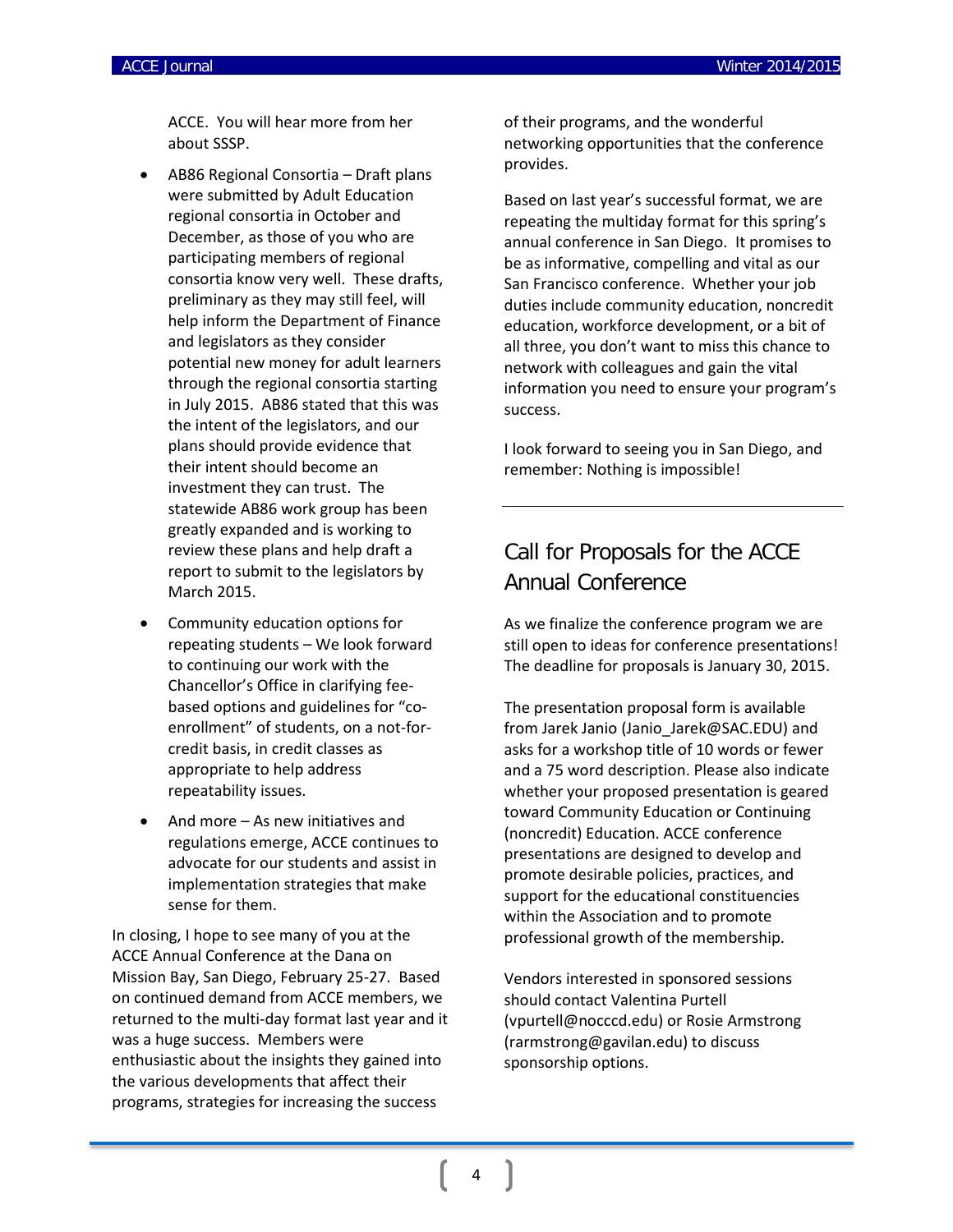

## **What you gain from ACCE membership**

- Representation at the regional, state and national levels.
- A quarterly newsletter, statewide college and membership directory, discount rates to attend both regional workshops and the annual conference.
- Legislative liaison and analysis.
- Affiliation with other professional organizations.
- Support and mentoring from an experienced network of professionals.

You can inquire about ACCE membership at: [http://acceonline.org](http://acceonline.org/) . Cost for this year's membership remains unchanged: \$60.00 per year per person, but if there are three or more people from the same college, the membership fee drops to \$53.00 per person. Annual memberships, regardless of when purchased, run July 1 through June 30 of each year. And you can now pay online!

## Noncredit SSSP Workgroup Begins

## *By Liza Becker – ACCE Continuing Education Council Leader*

In our last issue of the ACCE Journal, I reported on the convening of an ad hoc workgroup lead by the Chancellor's Office to review and update the noncredit Student Success and Support Plan (SSSP). I was pleased to report that several ACCE members are actively contributing to the revisions of both the plan and the SSSP Handbook. The conversations have been interesting and informative, as both the Chancellor's Office representatives and field representatives try to determine the best way to serve our adult learners and to capture and report on our services. To date, our major task accomplishments include proposed revisions to the Noncredit SSSP Plan and the suggested revisions to the SSSP Handbook.

The SSSP Program Plan for Noncredit Students is based on the credit version that our local districts have already developed and submitted last October. It is probably safe to say that most of our matriculation services are not significantly represented in these credit plans — all the more reason to ensure that our noncredit student support services are highlighted in the noncredit version of the plan (probably due October, 2015).

I encourage you to review the copy of your local credit SSSP plan for a couple of reasons. For one thing, the credit plan outlines the scope of services to be implemented and available resources within your district. More importantly, our plan will mirror the credit version's template so it gives us the opportunity to review current systems and time to bridge existing gaps – e.g., adequately capturing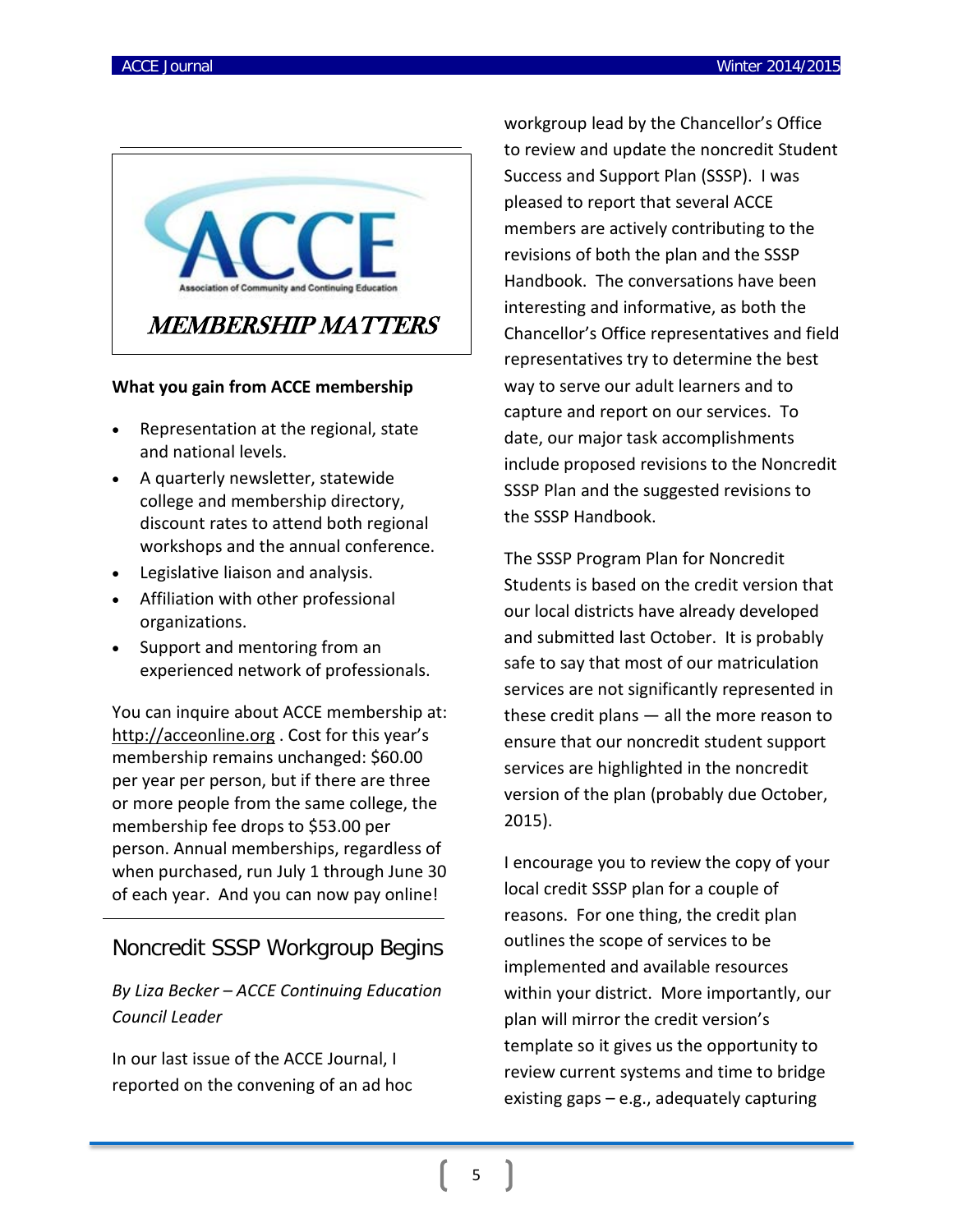our services and reporting them in terms of data elements.

Another contribution our noncredit workgroup has provided to the Chancellor's Office has to do with the revised SSSP Handbook. The handbook contains information, guidelines, and resources for both credit and noncredit programs. It covers the mandated service areas such as orientation, assessment, student educational plans, and counseling/followup services. Also, there is a list of the Student Success Data Elements for MIS (Management Information Systems) reporting – definitely, an area of focus for our future ACCE workshops and conferences!

The revised Student Success and Support Program Handbook is now accessible through the Chancellor's Office website:

[http://extranet.cccco.edu/Divisions/Studen](http://extranet.cccco.edu/Divisions/StudentServices/Matriculation/Handbook.aspx) [tServices/Matriculation/Handbook.aspx](http://extranet.cccco.edu/Divisions/StudentServices/Matriculation/Handbook.aspx)

Upcoming tasks for the noncredit SSSP workgroup include further discussions of the budget plan, the funding formula, and capturing of appropriate MIS data elements for our programs. In the next issue of ACCE Journal, I hope to provide you with final updates on the Noncredit SSSP Plan, a plan that best serves our students current needs and prepares them for academic and career success.

We'll also have breakout sessions on SSSP at the upcoming ACCE Conference. I hope to see you there!

## Welcome New Community Education Board Members

*by Betty L. Sedor, ACCE Community Education Council Leader (South)*

After several years without representation in Northern California, it's a pleasure to welcome our two new ACCE Community Education board members co-representing the North. Thank you Rosie Armstrong and Frances DeNisco for joining the ACCE team—we look forward to you sharing your passion and knowledge with ACCE:

**Rosie Armstrong**, pictured below, is the Senior Program Services Specialist at

Gavilan College in Gilroy, California (located near the Central Coast of California just south of San Jose).

She has been a member of ACCE since 2006 and has worked in the Community Education program for nearly nine years. Rosie has attended ACCE conferences and Pow-



Wow events since becoming an ACCE member. Rosie believes these events to be crucial to the success of Community Education programs because they provide excellent opportunities to learn from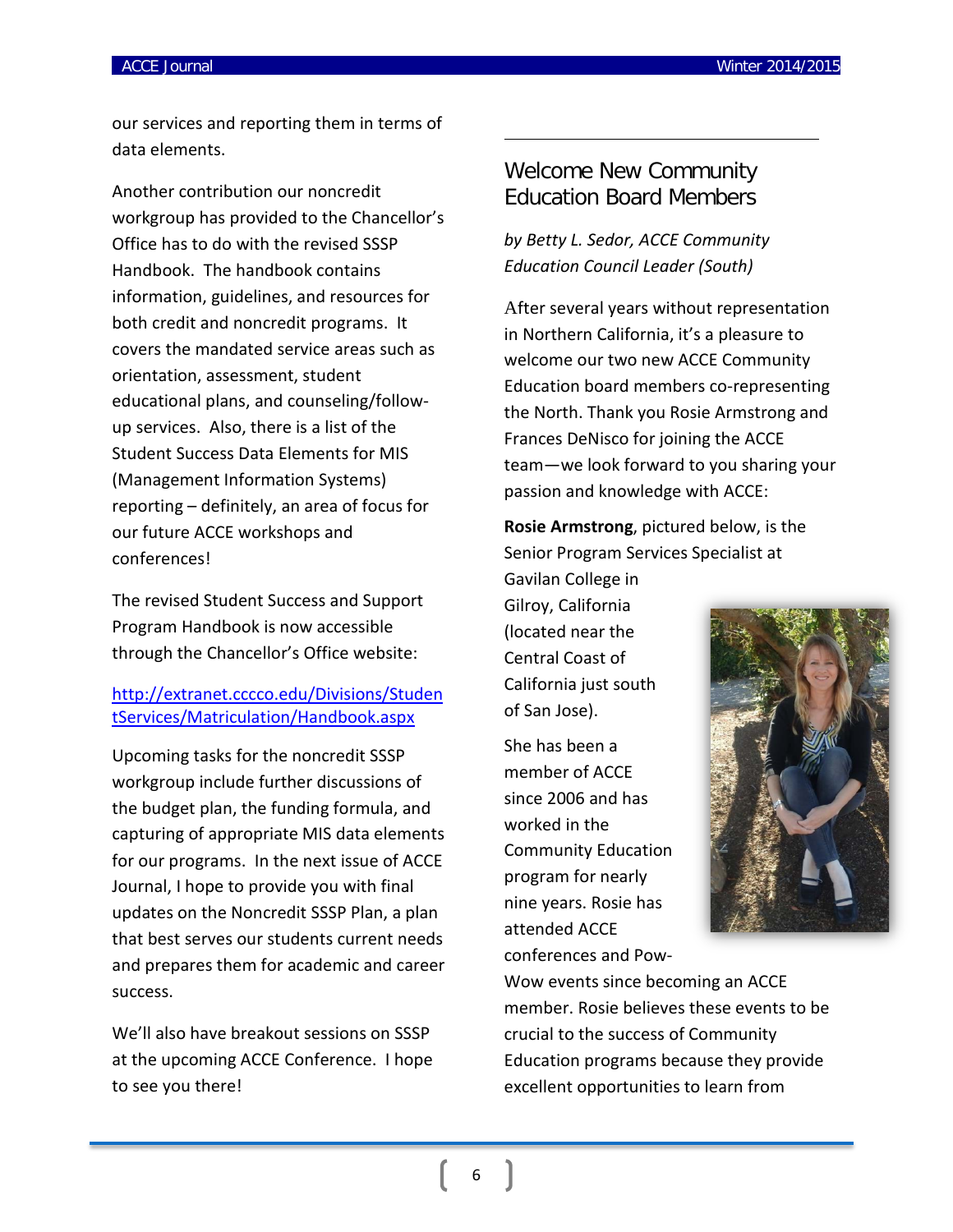colleagues statewide, and take proven successes back to our campus communities.

Rosie is active on her campus, serving as part of President's Council, Professional Development and is a former union officer. Rosie was recognized last year as Gavilan College's outstanding Employee of the Year, having been nominated by her colleagues (one award is given to an outstanding staff member and one award is given to outstanding faculty member).

Welcome Rosie! We look forward to your representation as an enthusiastic voice of Community Education via ACCE.

*Fun side-note*: Rosie recently bought a new-old house that she is enjoying renovating, furnishing and landscaping along with her two new favorite sidekicks, her two kittens named Hunter and Dora, who are full of mischief and personality, often "un-doing" many of her homeimprovement projects.

conferences, assisted former Council Leader Susan Mays, and has won the ACCE award for innovative programming for Art Welding. Frances has served in a position of leadership on her campus as the Classified Senate Co-President for more than three years.

*Fun side-note*: Frances is a huge fan of the band U2! She even gave her son Quillan the middle name of the band's lead-singer Bono, and her daughter is named Aislinn after the band's guitarist's first wife and her middle name is Gloria based on the band's 1981 hit song titled with the same name.

Welcome Frances! We look forward to the "rockin" leadership talents and skills you will provide in promoting Community Education and ACCE statewide as Northern California Community Education Council Co-Leader.

Northern California ACCE Community Education members, please feel free to reach out to your new representatives

#### **Frances DeNisco**,

pictured at left, is the Community Education Program Coordinator at Las Positas College in Livermore, California and has been a member of ACCE for more than eight years. She was



promoted from Staff Assistant to Program Coordinator in 2005, and just earned her Certified Program Planner (CPP) certification from LERN. She has attended

Rosie and Frances regarding submission of listserv questions, ideas for upcoming workshops and conferences or reporting of important topics related to the field of Community Education in California:

Rosie may be reached at [RArmstrong@gavilan.edu](mailto:RArmstrong@gavilan.edu) and

Frances may be reached at [fdenisco@laspositascollege.edu](mailto:fdenisco@laspositascollege.edu)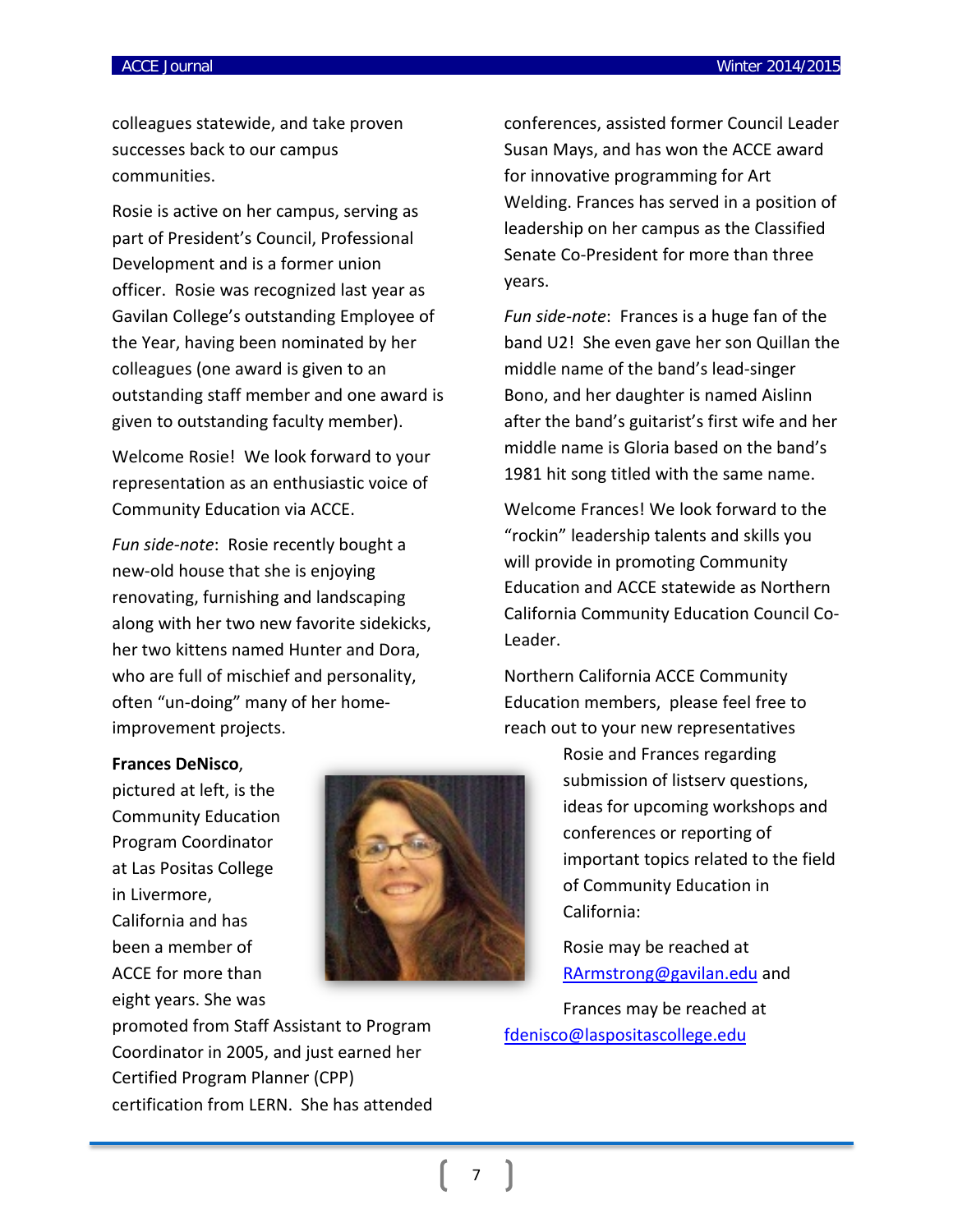# Reviving Valuable Career Training Programs in our Community

## *By Rosie Armstrong – ACCE Continuing Education Council Leader*

As the seasons change, packing up and storing the last of the holiday decorations lends itself to a sense of accomplishment…at least for the moment. All too soon, we are pulling out Valentine's Day and other holiday décor, in preparation for the for the next holiday cycle. Similarly, the satisfaction felt when the latest Community Education schedule of classes is "put to bed" brings a sense of comfort to us, but sometimes that sense of accomplishment lasts for all too short a time…especially when you receive that dreaded call or email that results in you having to call your printer at the last minute and shout, 'hold the presses!'

The sudden announcement from Boston Reed College that they were ending their existing and future agreements for classroom instruction in California was truly devastating. My first thoughts were, '*What do we do now to pick up this void and what do we tell our students from last semester that waited the entire semester for the next program offering?*'

We were not quite sure what to do at the time but we knew we had significant student interest based on our student interest lists, and we simply could not let our students nor our Pharmacy Technician and Veterinary Assistant training programs fall by the wayside. So began our next phase for re-tooling these programs and here is what we did. Stay tuned, because we did quite a bit…..

- **ACCE Listserv:** We called on our fellow ACCE members through our Listserv to find out what our colleagues were doing to address their void in these programs. This is a valuable ACCE tool, use it!
- **ACCE Pow-Wow in Northern California:** We made sure to attend our regional ACCE Pow-Wow's at the California Community College State Chancellor's Office. These 1-day workshops are informative and are great ways to network with fellow colleague's, i.e., share and take best practice tips and apply them to your program!
- **ACCE Annual Convention:** We also made sure to attend our ACCE Annual conference in beautiful San Francisco and gained inspiration from CCSF's new Culinary Center.
- **Telephoned ACCE Colleagues & Online Research:** We got on the phones with our fellow ACCE colleagues and received wonderful ideas; our online research efforts came next —thank you Google.
- **Telephoned Turn-key Programs:** We started calling turn-key organizations offering these programs. We learned about these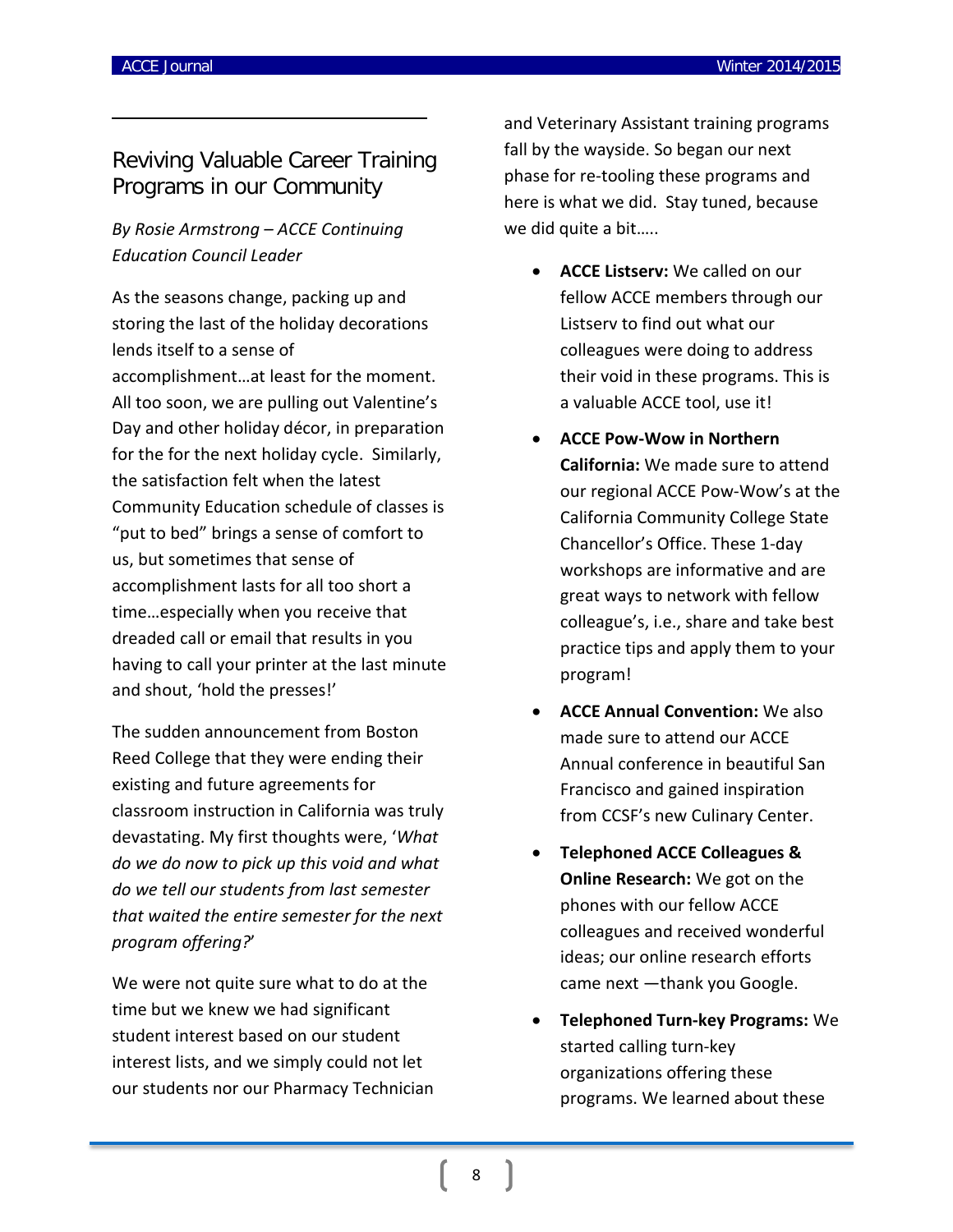prospects from the above listed efforts and from looking back through old promotional emails. We talked with them, took notes, and listened to what they were able to offer and decided if their curriculum met the needs and wants of our students and our program standards.

- **Maintained Contact with Students:**  We went back to the students that we knew had a keen interest in these programs and made sure that we continued to communicate with them so they knew their patience and interest in these programs were not going to just simply fall off our radar.
- **Kept our local One Stop Career Center in the Loop:** It is so important to keep your local One Stop Career Center informed about your programs even when you do not have all the answers to their questions. Most importantly they need to know that your college is still a provider of these programs and we are here to serve their clients.

As all of this was evolving, the decision to select a new turn-key partner program became very clear and we chose The Learning Oasis. We went back to our student interest lists, called them to let them know that we would have a program for them by the fall. Then, in summer, we organized an informational

session for our Pharmacy Technician and Veterinary Assistant programs with the Learning Oasis. We called each student to personally invite them to this event. Typically, once the schedule of classes goes out registrations follow. In this case however, registrations occurred before the schedule was mailed out and we continue to enroll!

## LAST CALL FOR ACCE RECOGNITION AWARD NOMINATIONS! Deadline is January 9, 2015

They say the most meaningful recognition comes from the colleagues who know first-hand what it takes to achieve greatness. Don't miss a chance for that special acknowledgement by submitting a nomination for the ACCE Award.

The ACCE Recognition Awards are intended to recognize the work of deserving ACCE members (individuals, agencies and organizations) and outstanding achievements in the areas of:

- o Excellence in Community (Fee-based) Education
- o Excellence in Continuing (Noncredit) Education

Individuals may nominate their own program but colleges may only submit one nomination in each program category (i.e., one community education and one for continuing education)

If you are interested, please contact Valentina Purtell: [vpurtell@sce.edu.](mailto:vpurtell@sce.edu)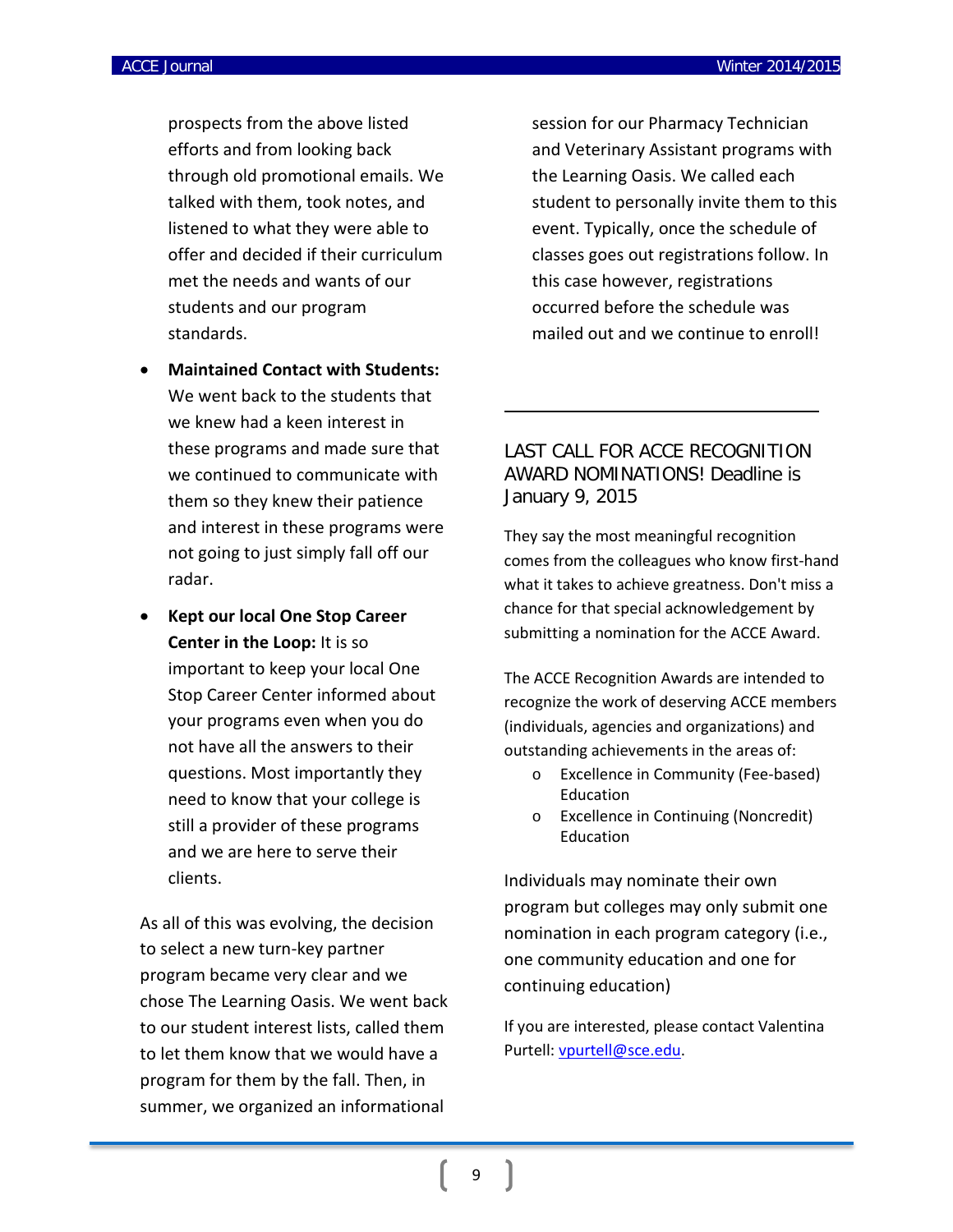# *SHOW US YOUR COVER!*

We are pleased to announce a new feature for the *ACCE Journal*! Check out the fantastic Community Education cover (front and back, shown below) designed to "rev up" interest in El Camino College's exciting Community Education offerings. Note the striking use of color and how El Camino featured their recent award from ACCE to draw the attention of prospective customers. You have only a few seconds to garner a customer's interest…this cover stands out from the crowd with its bold image and clever word play, and prompts the reader to "look inside."

How you help your class schedule stand out from the crowd? Submit your great covers for possible inclusion in the next ACCE Newsletter to [fdenisco@laspositascollege.edu](mailto:fdenisco@laspositascollege.edu) !!

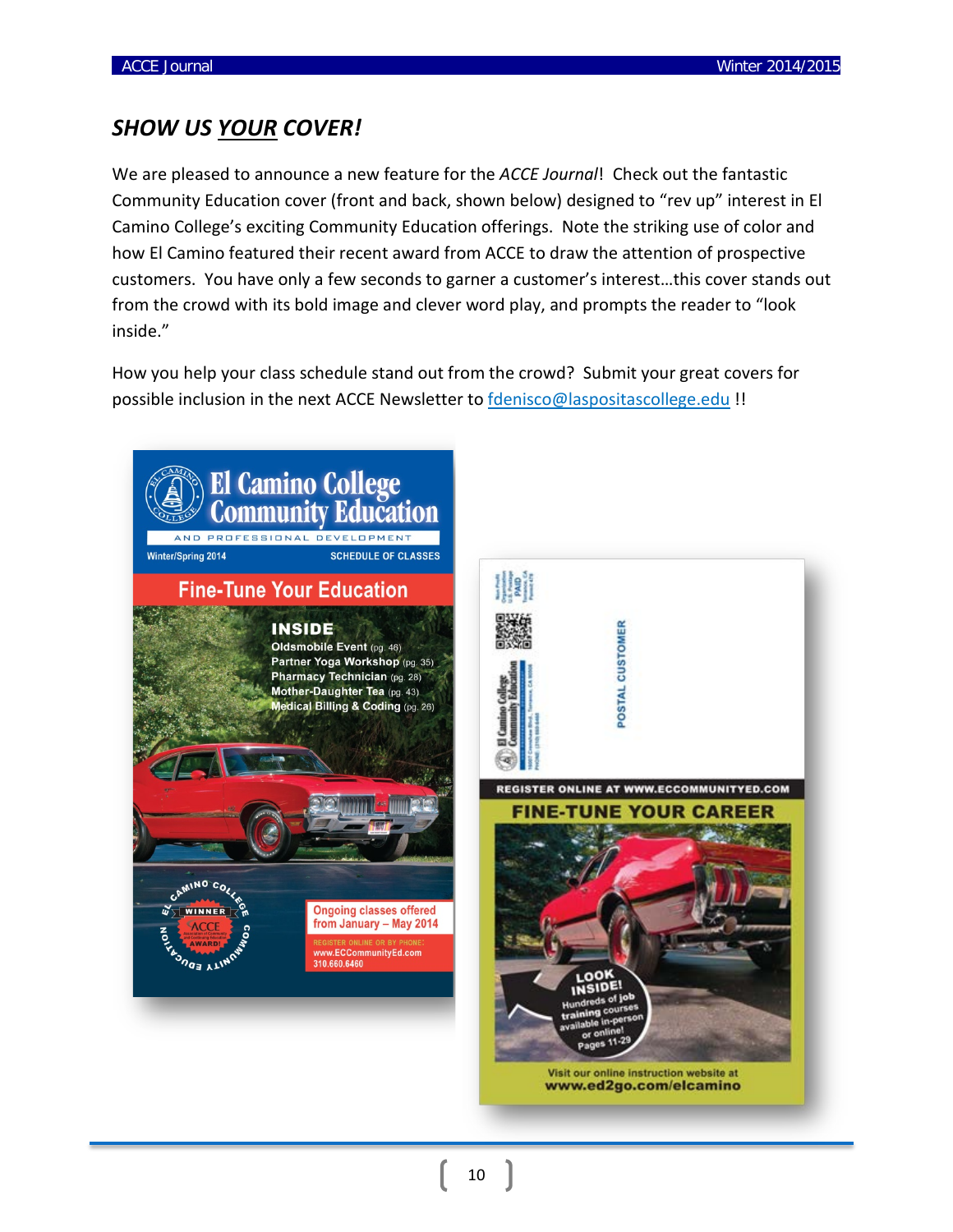## **Association of Community and Continuing Education Board:**

#### **President**

Donna Burns Mt. San Antonio College Phone: (909) 274-5230 [dburns@mtsac.edu](mailto:dburns@mtsac.edu)

## **First Vice-President / President-Elect**

Jarek Janio, Ph.D. Santa Ana College/Centennial Education Center Phone: (714) 241-5773 [Janio\\_Jarek@sac.edu](mailto:Janio_Jarek@sac.edu)

#### **Second Vice-President, Membership**

Graciela Vasquez Cerritos College Phone: (562) 860-2451 ext. 2490 [gvasquez@cerritos.edu](mailto:gvasquez@cerritos.edu)

#### **Treasurer**

Bob Parker San Diego Continuing Education Phone: (619) 388-4884 [bparker@sdccd.edu](mailto:bparker@sdccd.edu)

#### **Secretary/Historian**

Mary Walker Santiago Canyon College, Orange Education Cntr. Phone: (714) 628-5974 [walker\\_mary@sccollege.edu](mailto:walker_mary@sccollege.edu)

#### **ACCE Journal Editor**

Erica LeBlanc Santa Monica College Phone: (310) 434-4227 [Leblanc\\_erica@smc.edu](mailto:Leblanc_erica@smc.edu)

## **Past President**

Valentina Purtell North Orange County School of Cont. Ed., Cypress Cntr. Phone: (714) 484-7100 [vpurtell@sce.edu](mailto:vpurtell@sce.edu)

# **Chancellor's Office ACCE Liaison** Chantee Warner

CCC Chancellor's Office Phone: (916) 327-4260 [cwarner@cccco.edu](mailto:jescajeda@cccco.edu)

## **Council Leaders**

**Community Education Co-Council Leaders** Betty Sedor El Camino College Phone: (310) 660-3593 Ext: 6466 [bsedor@elcamino.edu](mailto:bsedor@elcamino.edu)

Rosie Armstrong Gavilan College Phone: (408) 852-2802 [rarmstrong@gavilan.edu](mailto:rarmstrong@gavilan.edu)

Frances DeNisco Las Positas College Phone: (925) 424-1467 [fdenisco@laspositascollege.edu](mailto:fdenisco@laspositascollege.edu)

**Continuing Education Co-Council Leaders** Liza Becker, Ed.D. Mt. San Antonio College Phone: (909) 274-5233 [lbecker@mtsac.edu](mailto:lbecker@mtsac.edu)

Mia Ruiz Cuesta College Phone: (805) 591-6270 [mruiz@cuesta.edu](mailto:mruiz@cuesta.edu)